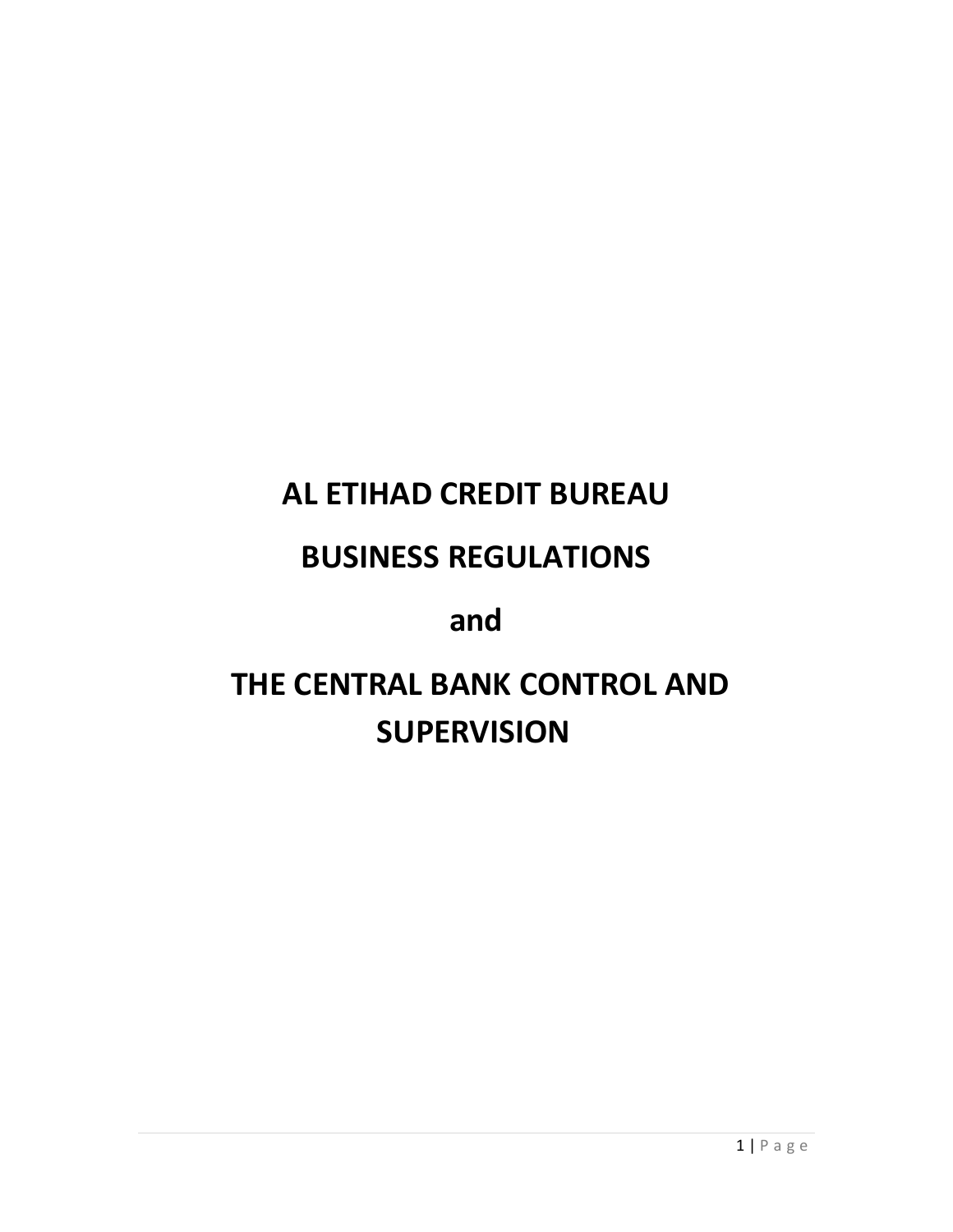# **Table of contents:**

| 3              |
|----------------|
| 4              |
| 6              |
| 6              |
| $\overline{7}$ |
| 10             |
| 12             |
| 12             |
| 13             |
| 14             |
| 16             |
| 17             |
| 18             |
| 19             |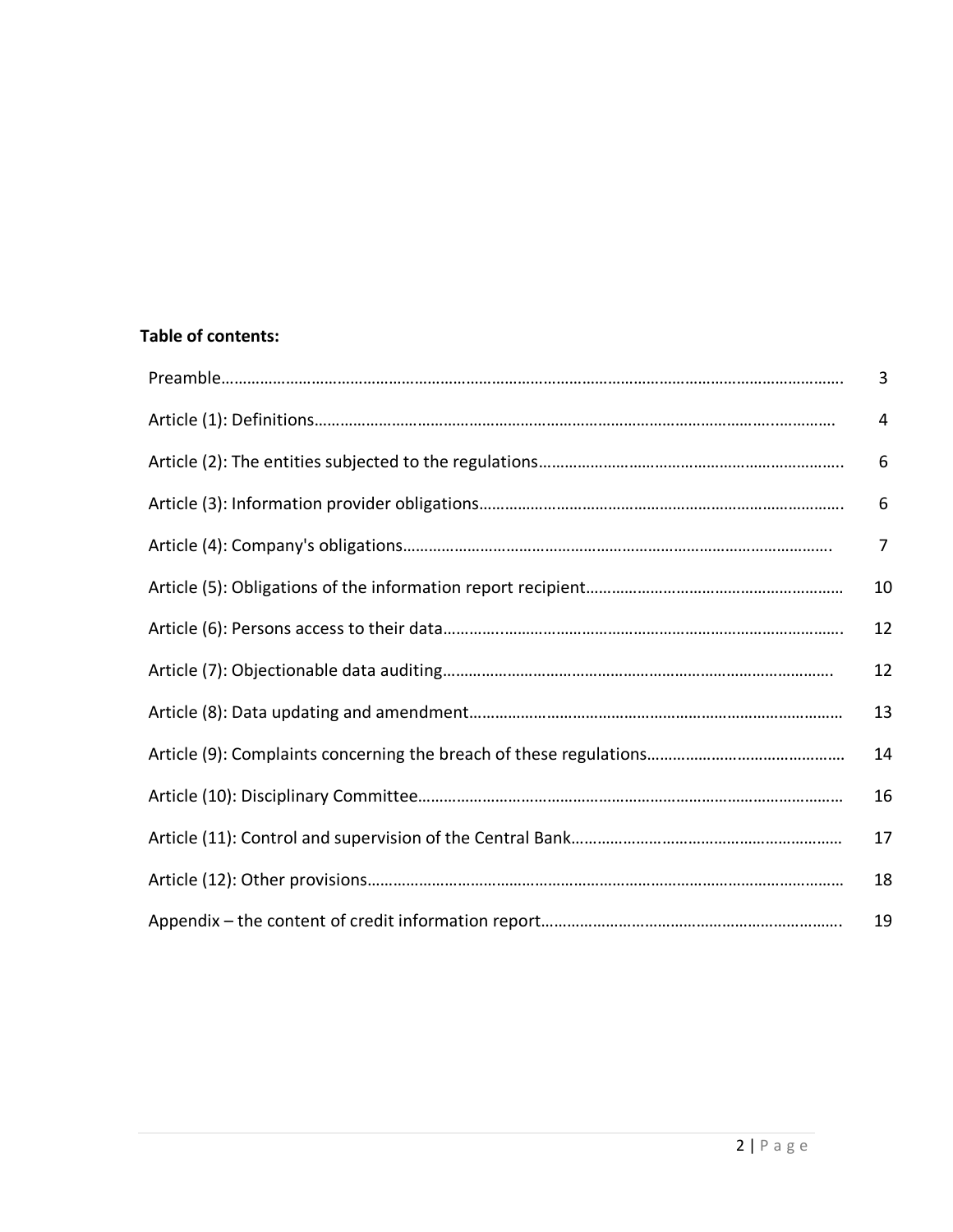# **Resolution No. 67/5/2015**

# **Ofthe Central Bank Board of Directors**

# **AL ETIHAD CREDIT BUREAU**

# **Business Regulations**

#### **Chairman of the Board of Directors,**

After having perused:

- The Federal Law No. (10) of 1980 concerning the Central Bank, the monetary system and organization of banking and its amendments.
- Federal Law No. (6) of 2010 respecting credit information, in particular Articles: (4), (11), (13), (16), (22), (23) and (24).
- The Federal Decree No. (95) of 2014 regarding the restructuring of the Central Bank Board of Directors.
- Cabinet Resolution No. (18) of 2011 concerning the adoption of the bylaws of AL ETIHAD CREDIT BUREAU.
- Cabinet Resolution No. (16) of 2014 concerning the executive regulations of the Federal Law No. (6) of 2010, especially articles (3), (6), (13), (15), (17), (18), (20), (22), (23), (24) and (25).

Based on the Board of the Central Bank Resolution taken at its meeting held on 08/07/2015,

The Board has decided the following:

# **Article (1)**

# **Definitions**

 *Disclaimer: This is not an official translation of the law mentioned herein and is intended only to provide the necessary clarity for nonArabic speakers. No responsibility or liability shall be taken on part of Al Etihad Credit Bureau and the final .official Arabic version published on AECB website and the UAE Official Gazette is what prevails*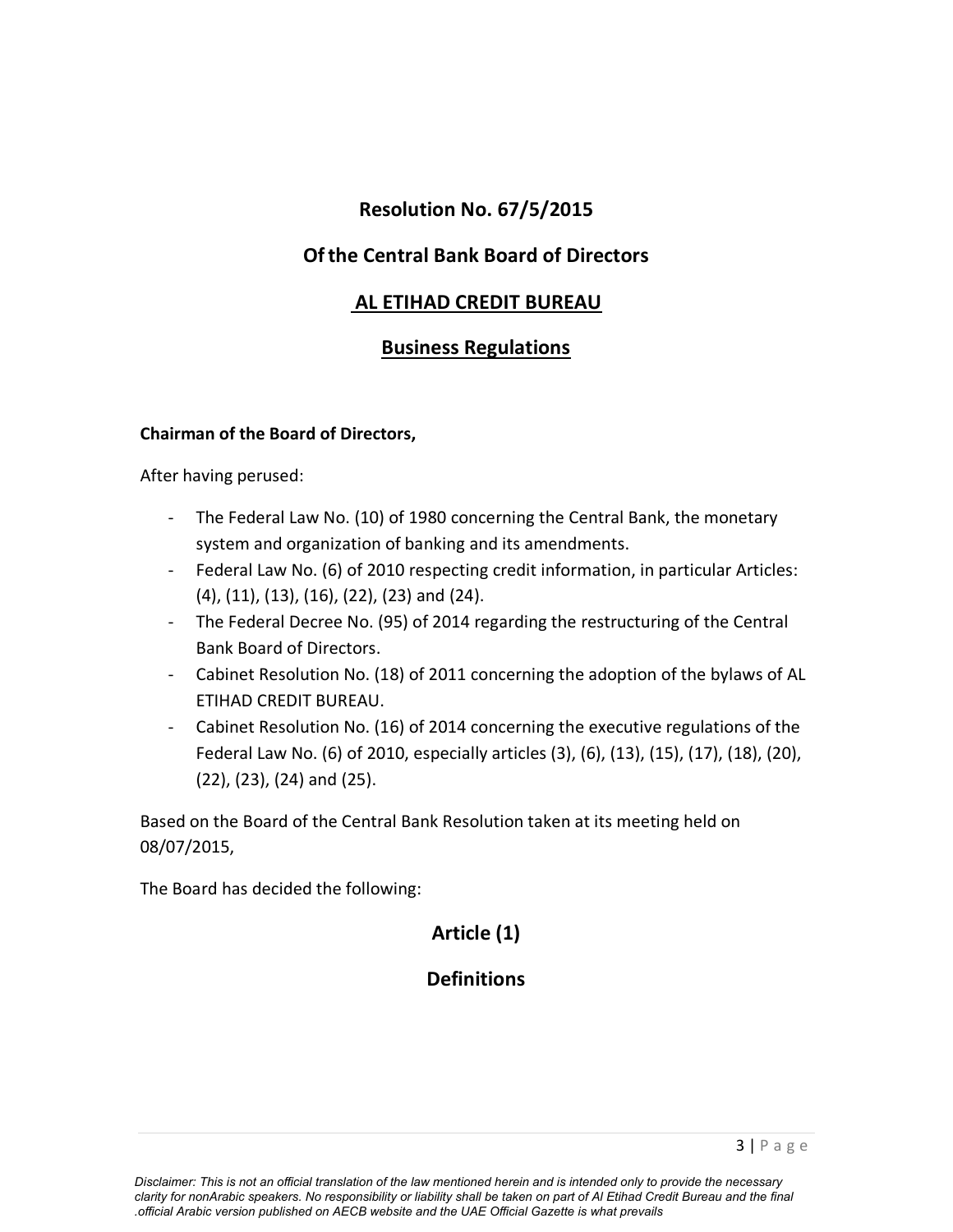The following terms and expressions mentioned in these regulations shall have the meanings ascribed thereto hereunder, unless the context indicates otherwise:

**Law**: Federal Law No. (6) of 2010 concerning the credit information.

**Executive regulations**: Executive regulations of the Federal Law No. (6) of 2010 respecting credit information.

**The central Bank**: Central Bank of the United Arab Emirates.

**The Company**: AL ETIHAD CREDIT BUREAU established under the provisions of the Law.

**The Board of Directors**: Board of Directors of the company.

**Disciplinary Committee:** Committee formed according to the provisions of Article (10) of these regulations.

**Working days**: days when other banks and financial institution are available for conducting business in the state.

**Complainant**: The person, customer, information provider or information report recipient who may complain of violating the regulations in accordance with Article (9) of these regulations.

**Complaint**: The complaint related to violations of regulations, agreements or the relevant rules in accordance with item (9.1) of these regulations.

**Customer**: the natural or legal person who is:

- A- Current or potential customer of the information provider.
- B- Current or potential guarantor.
- C- Guarantor listed within delinquency records.

**Credit information**: the person's financial statements, liabilities, the current and previous payments and his financial rights that prove his creditworthiness which provided by the information provider; which accordingly, the credit record and credit information reports shall be prepared

**Credit record:** The record prepared by the company which contains all the credit information of the person which have been collected from multiple sources and arranged in chronological order, accordingly, the credit information shall be prepared.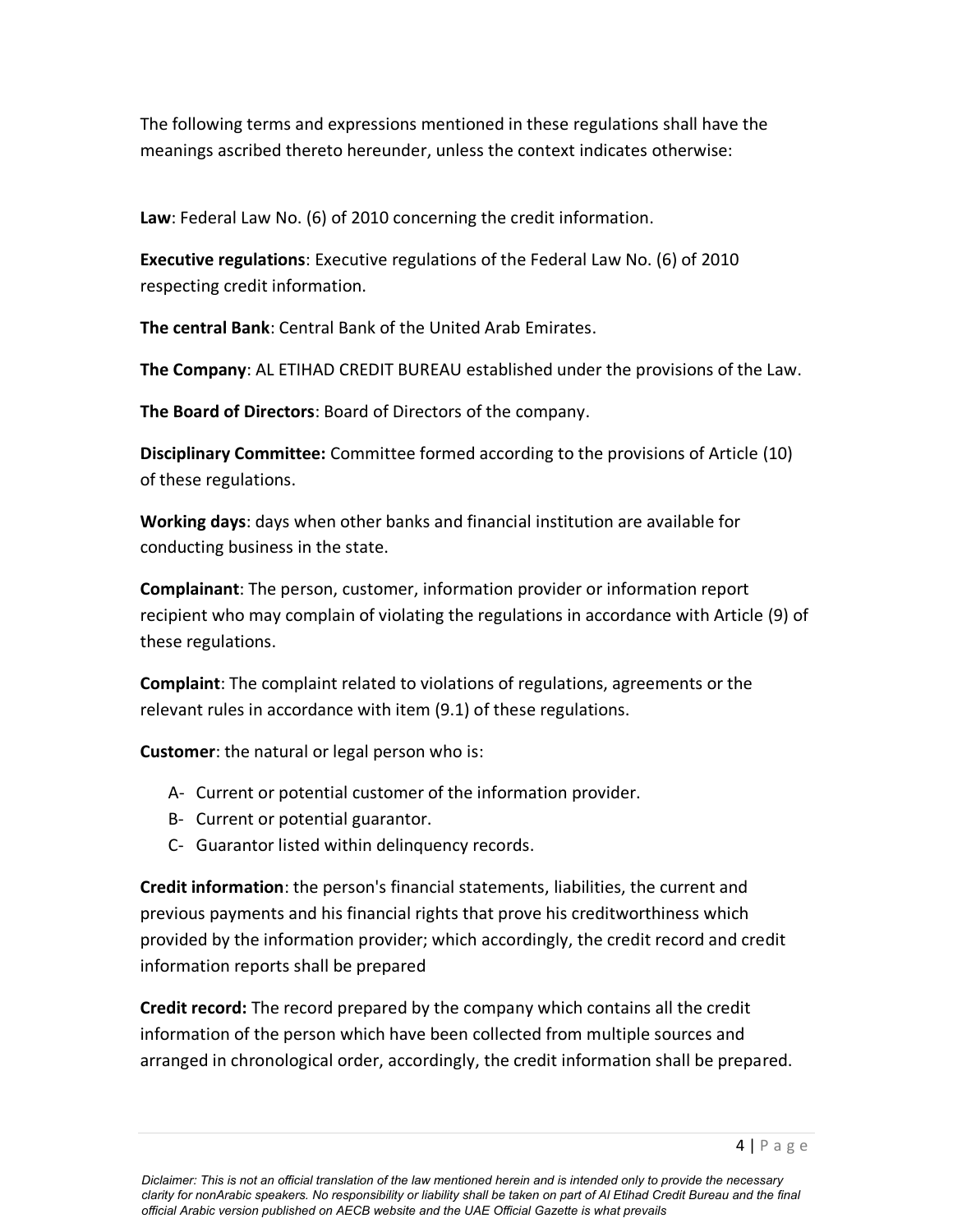**Credit information report:** a soft or hard report issued by the Company at the request of the information report recipient, which includes correct, realistic, accurate and updated information. Such report shall show the description, creditworthiness and the credit ability of a person under the provisions of the law.

**Data**: data obtained by the Company from the information providers, any public records or any other sources, which the company shall believe that they meet its standards and requirements for the issuance of credit information report.

**Database**: The database established in the company, which includes and preserves names and addresses of the information providers and information report recipients and all relevant credit information and credit information reports. Such database shall be linked electronically to Central Bank.

**Delinquency records**: a record related to the customer maintained by the company or the Information provider, which the information provider shows therein the default of the customer to pay current credit facilities or that the Information provider has erased the credit facilities without paying at least AED 1000 by the customer for a period of more than 180 days.

**Opposition**: challenge to the validity of any of the data or information saved in the company in accordance with these regulations.

**Guarantor**: natural or legal person who shall issue a written guarantee whereby shall vow to fulfill the responsibilities and obligations of the customer in the event of breach of this customer to fulfill any of the responsibilities or obligations set out in the guarantee.

**Person**: Any natural or legal person, whether a customer or otherwise.

**Information provider**: any party that shall provide the credit information to the company which has been obtained through its usual business with any person in accordance with the provisions of the Law, executive regulations and these regulations.

**Information report Recipient**: a party who is entitled to receive the credit information report in accordance with the provisions of the Law, executive regulations and these regulations.

**Information provider agreement**: the agreement concluded by and between the company and the Information provider.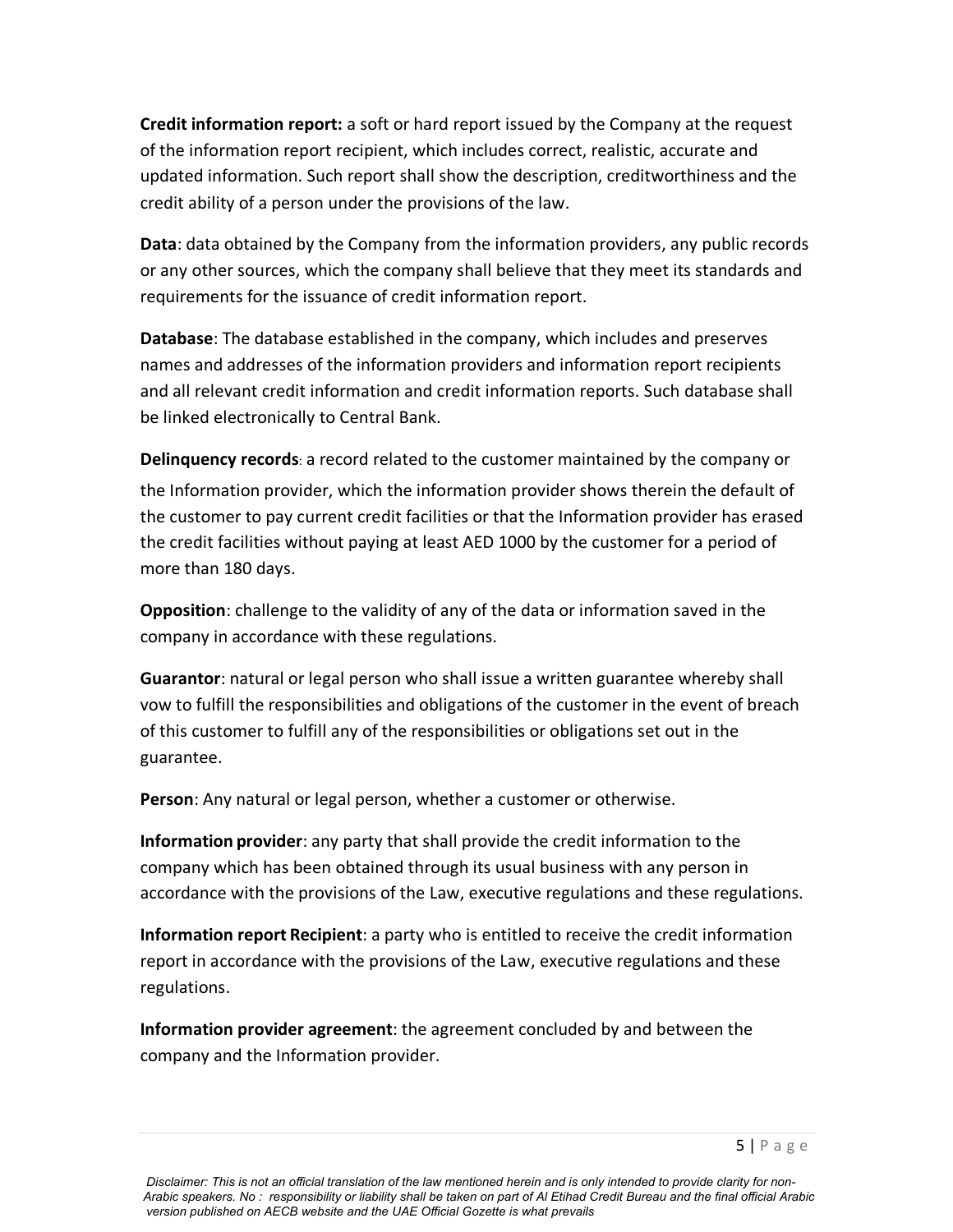**Agreement of the information report recipient**: the agreement concluded by and between the company and the recipient of the information report.

**The previous query record**: inquiries record received by the company regarding a specific customer which is included in the information credit report submitted to any information report recipient or any customer. The previous query record shall include names and number of all the members who have previously inquired.

**Exchanges instructions:** the instructions that regulate the issuance and receipt of information to and from the information provider and information report recipient that may be issued, changed or modified by the company from time to time after approval of the Board of Directors

**standard specifications of the entered data:** specifications contained within the agreement of the information provider and as the board of directors may amend from time to time.

**Services**:(A) providing credit information report by the company to the information report recipient for a permitted purpose, (B) Other services provided by the company to the information report recipient from time to time provided that they shall not be prohibited under the business regulations, data protection requirements or the relevant regulations.

#### **Article (2)**

#### **The entities subjected to these regulations.**

These regulations shall be applied on the following parties:

- (A) Company.
- (B) Information provider and information report recipient.
- (C) Any natural or legal person who may be permitted by the company to review or get any of the data contained in the credit information report or the credit record, according to the provisions of the Law and the relevant regulations.

#### **Article (3)**

*Disclaimer: This is not an official translation of the law mentioned herein and is only intended to provide clarity for non-Arabic speakers. No : responsibility or liability shall be taken on part of Al Etihad Credit Bureau and the final official Arabic version published on AECB website and the UAE Official Gozette is what prevails*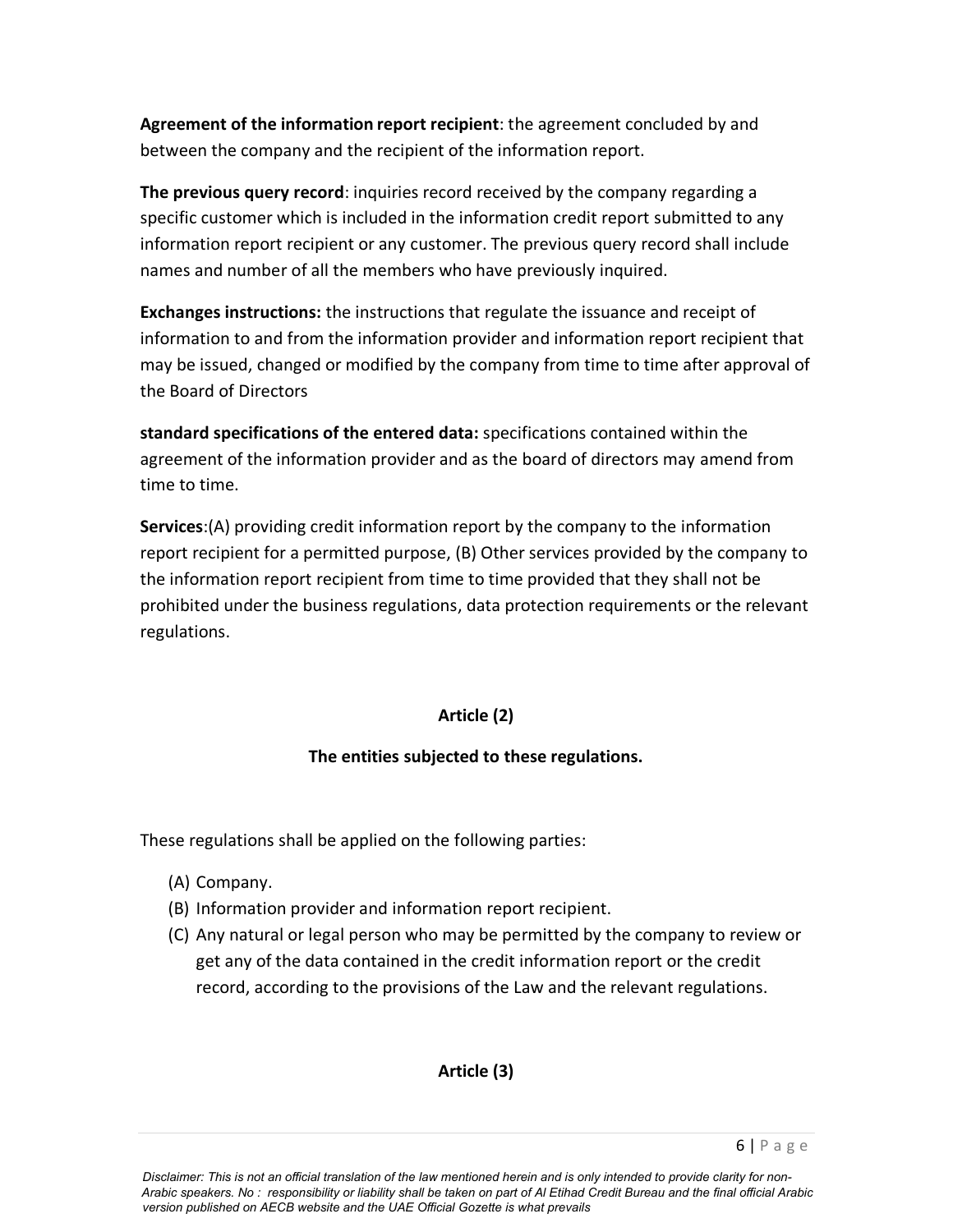#### **Information provider obligations**

3.1 the information provider shall provide the company with the credit information and data related to customers in accordance with the form and in accordance with the cycles of time (including standard specifications for the entered data) specified in information provider agreement or any form that the company may request according to exchange instructions.

3.2 Subject to the provisions of paragraph 3.3 of these regulations; the information provider shall update all the data provided to the company at regular intervals and shall take all necessary steps to verify the validity of the data and that the data submitted by him shall include all amendments (accurate, complete and valid) all in accordance with the terms and conditions contained in the information provider agreement. Taking into account any shorter period set forth in these regulations; the company shall be provided with this updated data at least once a month and no later than the third working day of each month.

3.3 The information provider shall immediately provide the Company with the updated data if this data involves substantive changes which may significantly affect the credit information of the customer including but not limited to:

- A) If data provided were inaccurate or incorrect according to an opposition, a complaint or otherwise.
- B) In case if the customer has faced a delinquency matter.
- C) If the customer settled his full liabilities.
- D) If the customer was granted any bank facilities or loans.

3.4 Subject to the provisions of paragraph (3.3) of these regulations and the provisions of provider information agreement; the information provider shall take all precautions necessary to verify that the updated data provided to the company are accurate, correct and valid until the next update cycle of time, and shall in all cases provide such data in the same manner used by the company to provide any such data. Such data shall be disclosed in accordance with the instructions and guidance of the Central Bank to ensure that there is no breach of the term of information confidentiality which may have been explicitly agreed upon between the concerned information provider and the customer who this data belongs to. Such data shall not be disclosed except in accordance with the laws, resolutions and other relevant regulations.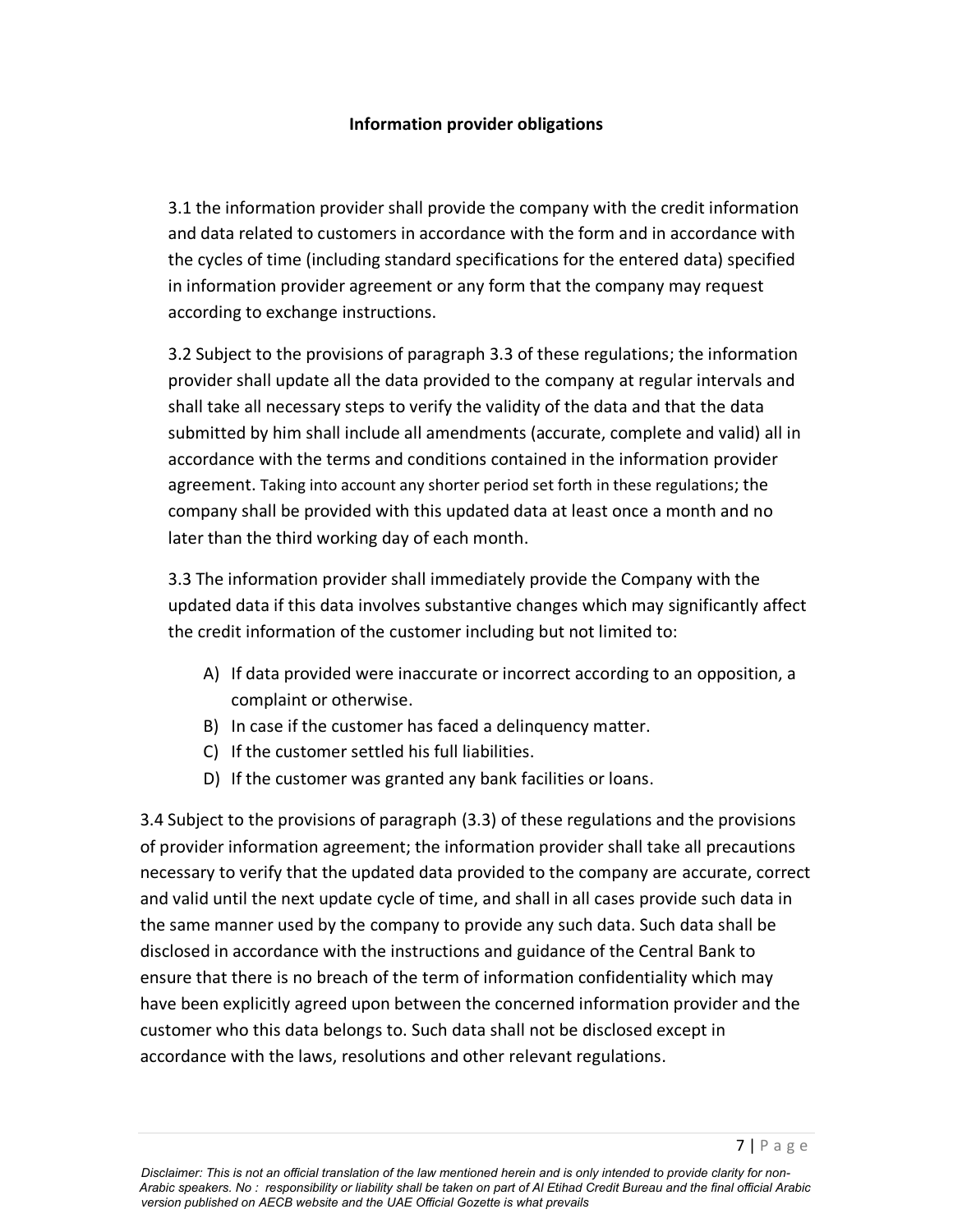3.5 The information provider shall take the necessary corrective action in case if the customer has objected to the validity of the data contained in the credit information report if the objection proved true.

3.6 information provider shall develop a clear mechanism to receive and handle the complaints in accordance with Article (9) of these regulations.

#### **Article (4)**

#### **Company's obligations**

4.1 the company shall take all necessary precautions to ensure that:

- (A) The data has been recorded, saved, matched, collected and processed in accurate and appropriate way and shall be updated regularly within the database.
- (B) Data has been protected from loss including the adoption of sufficient backups save systems as well as making plans for data recovery in emergency cases besides retaining of the credit information within the credit record for ten years.
- (C) Data has been protected from any unauthorized access, use, modification or disclosure.

4.2 the company shall not provide any information for any person or party except for the following:

- (A) The issuance of a credit report on any customer to any information report recipient who may require it. The information report recipient shall confirm in the request that he submits the report for permitted purpose and related to one of his customer, and shall obtain a prior written consent of such customer. The company is entitled to be provided with any additional data to ensure the validity of approval issuance and may also directly contact the customer to make sure that the customer has granted his consent on issuance of the credit information report.
- (B) In the case of correcting the credit file for the concerned customer; the company shall issue a correction notice to the information report recipients whose names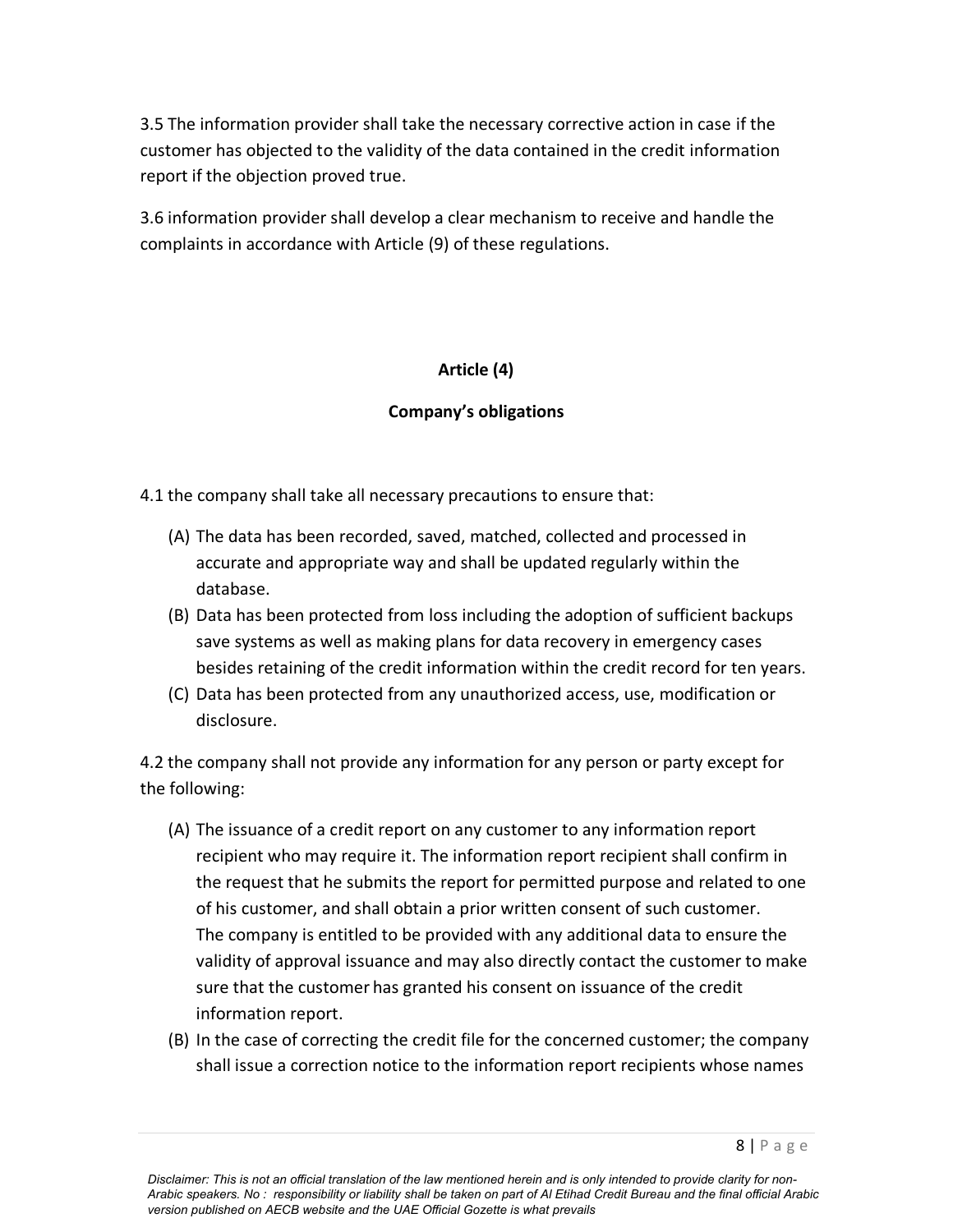are listed in the previous query records during the relevant period in accordance with the provisions of Article (8) of these regulations.

- (C) Notify the information report recipient who asked for alert service that the data of the customer has been updated or modified.
- (D) Submit the required disclosures according to the banking systems and regulations issued by the Central Bank and other relevant laws and rules as well.
- (E) Provide the data related to individuals as defined in Article (6) of these regulations.

4.3 without prejudice to the generality of the two paragraphs 4.1 and 4.2 of these regulations; the company shall take the precautions necessary to protect the security of information including the following:

- (A) Set regulations and procedures which shall be applied when the information report recipient asks to access the credit reports.
- (B) keep historical records for all access, modification and auditing cases of the database, including the previous query logs and history of all facts that may involve certain or dubious violations that include parts of the records that have been affected accordingly and to indicate to the measures taken in this regard.
- (C) regular review of the passwords relating to the company's employees, information provider and information report recipient.
- (D) constantly control the operations of information systems used at the company in order to detect any illegal practices.
- (E) Organize workshops for the authorized representatives of the information provider and information report recipient about best security practices concerning the regulations of work.
- (F) Develop and set operating instructions and administrative and disciplinary procedures which shall be applied with respect to the inappropriate and illegal use of data access by the company employees, information provider, information report recipient and the persons authorized by them.
- (G) Develop and set operating guidelines to ensure full protection to reduce the risk of unauthorized access to the database or intercept of incoming and outgoing communications of the database.
- 4.4 The company shall not take any responsibility for any errors or inaccuracy of the data provided by the providers of such data. Data providers shall take the responsibility for such errors and inaccuracy of the data.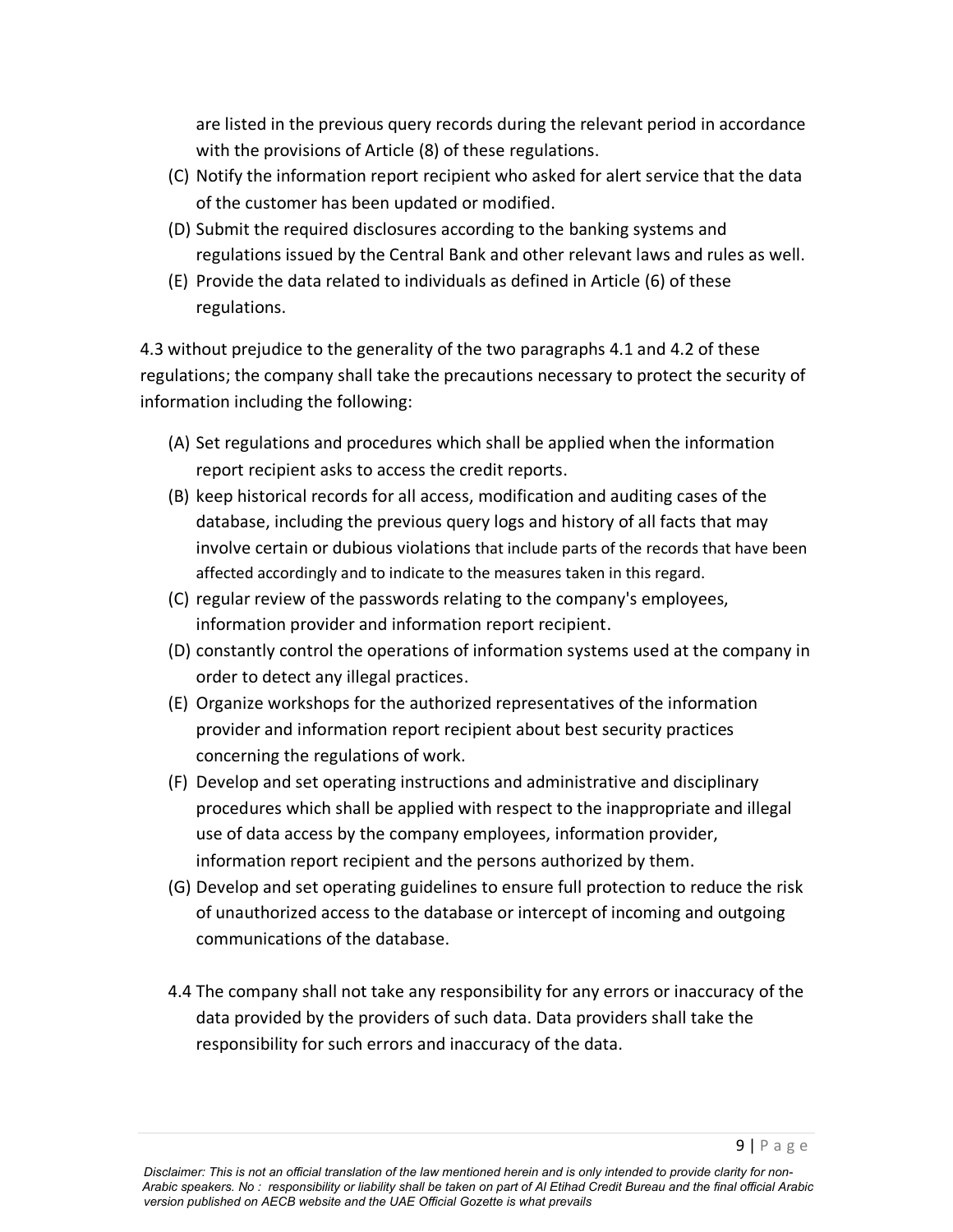- 4.5 Without prejudice to the generality of the two items 4.1 and 4.2 of these regulations; the company may collect, evaluate, match, analyze, process, audit and re-arrange and/or merge the data (or any part thereof) by the method that enables it to prepare the credit reports approved by the Board of Directors.
- 4.6 Without prejudice to the generality of the two Items 4.1 and 4.2 of these regulations; the Company may retain its archived information and use it for statistical purposes as may be approved by the Board of Directors, provided not to show the identity of the customer or the information provider whose data have been used for such purpose.
- 4.7 The company shall approve the template of the credit information report that shall include the data described in the Appendix attached to these regulations.
- 4.8 Without prejudice to the information excluded from the content of the credit information report prescribed in the Annex attached to these regulations; The company shall not collect any of the information prescribed below concerning the customer neither store, handle nor include it in the credit information report or in other form or procedure:
	- (A) Any medical information regarding his health status.
	- (B) Any information concerning his religion/ beliefs.
	- (C) Any appealable or definitive sentence issued against him unless it concerns his credit state.
	- (D) Any personal information related to his personal life.

4.9The company shall develop a clear mechanism to receive and handle complaints in accordance with Article (9) of these regulations.

# **Article (5)**

# **Obligations of the information report recipient**

5.1 The information report recipient shall not provide any query request in order to obtain a credit report from the company unless it is for a permitted purpose and in accordance with the exchange instructions and concerning one of the customers.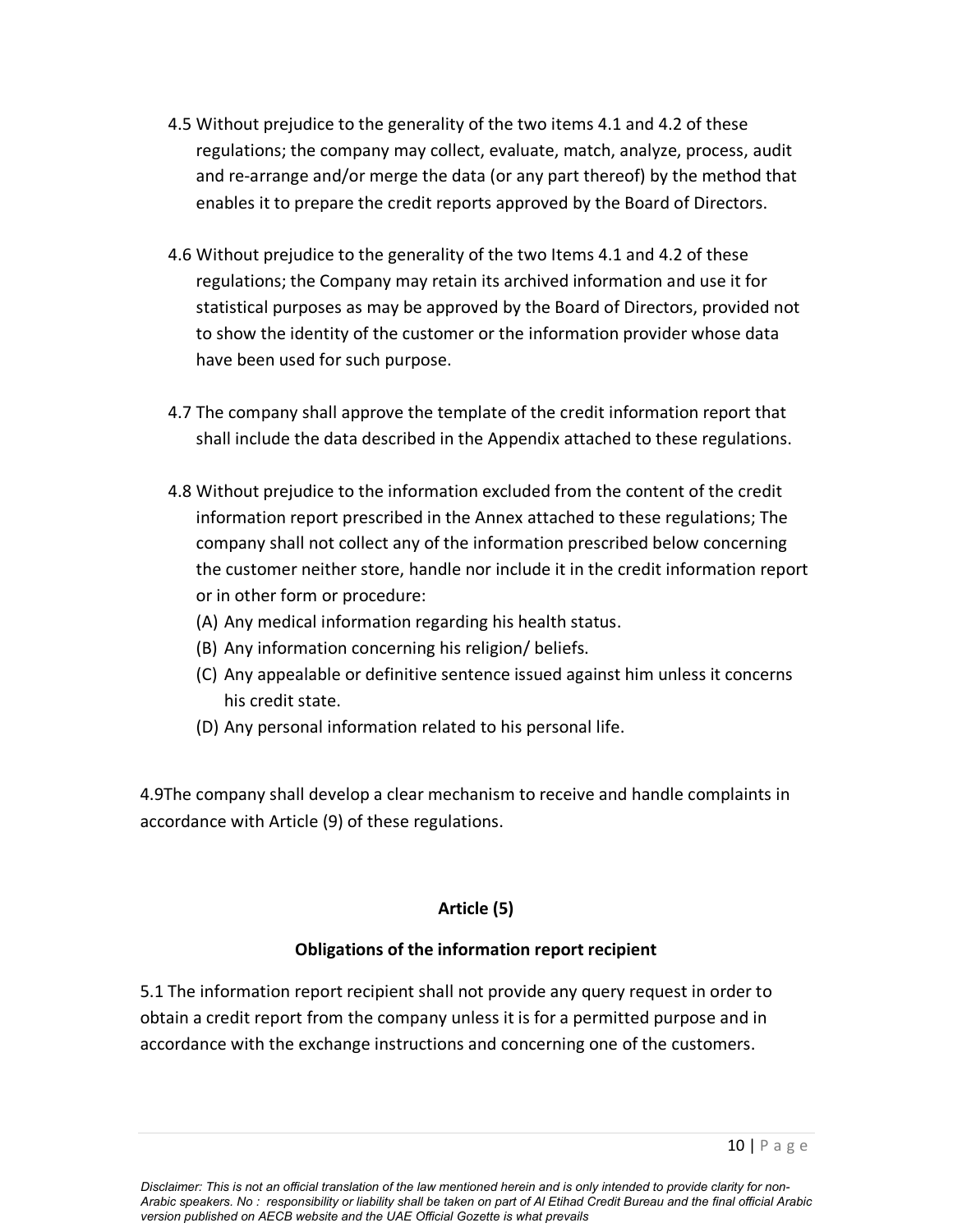5.2 The information report recipient shall undertake to maintain appropriate evidence to prove that there is a permitted purpose for each credit report request for a period of not less than one year from the date of such request. In the case of electronic query ; it is enough for the recipient of the information report to be able to prove that through the computer software used in the query, which the credit report request has been provided accordingly and determine whether he is a customer or has previously submitted a request of facilities. The information report recipient shall take all precautions necessary to make sure that all information provided to him by the company have been correctly and accurately inserted and saved and that they are protected from loss, including accidental or deliberate deletion or robbery, and they are protected from the unauthorized access, use, modification or disclosure.

5.3 Each information report recipient shall be committed to the following:

- (A) use the customer information received from the company for a permitted purpose and the other permitted purposes pursuant to the relevant laws.
- (B) Non-disclosure of any information received from the company about the customer for any other party or entity except what is permitted to be disclosed by him under the relevant laws and regulations.
- (C) All agents of the third parties, that the information report recipient may use to run the activities including but not limited to sales and collection, are required to comply with all the obligations and requirements contained in these regulations.
- (D) Abide by the instructions of exchange with regard to obtain the information from the company.
- 5.4 Without prejudice to the generality of items (5.1) and (5.2) and (5.3) of these regulations, the information report recipient shall take the measures necessary to protect the confidentiality of the information received from the company. These measures shall include the following:
	- (A) Set the regulations and procedures which shall be applied when requesting access to credit files in order to verify that there are no unauthorized requests to obtain credit reports.
	- (B) Keep history of all log ins, modification and review of the data submitted by him to the company and provided to him by the company, including all the facts records that involve the cases of dubious or certain breach of confidentiality which include the details of records that have been affected accordingly and a detailed explanation to the cases and procedures taken.
	- (C) Make a regular review of passwords policies and other policies relating to employees (whether employed by the information report recipient or not) who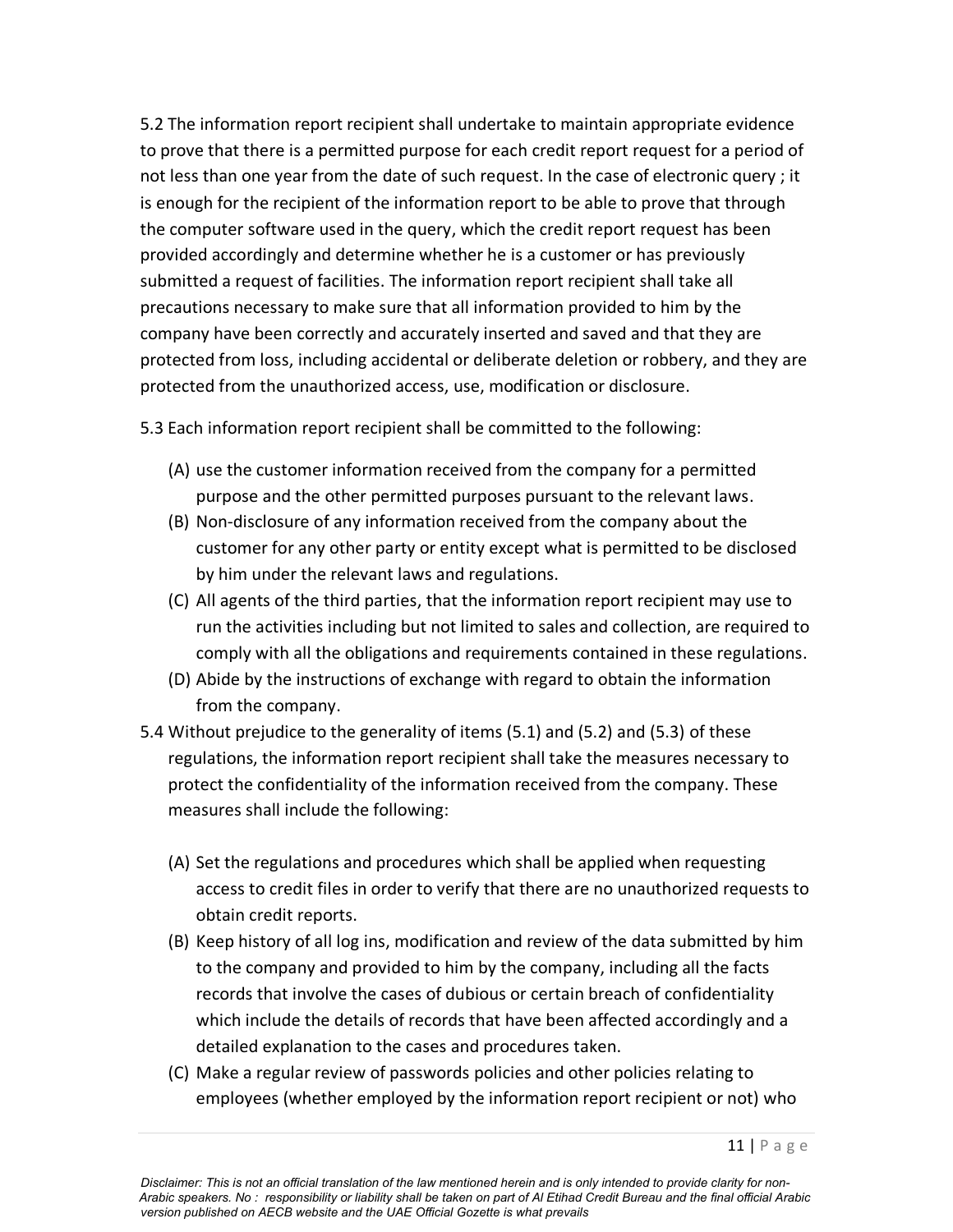who are authorized to access the credit records, in order to prevent unauthorized access to this data.

- (D) Make a regular review of the usage and patterns of use, of the approved information systems to detect and verify any unusual and unfamiliar usage in order to prevent unauthorized use.
- (E) The concerned employees (whether were users for the information report recipient or not), shall attend the workshops and the training courses organized by the company in connection with such regulations and the proper security practices in particular so that the authorized representatives of the information report recipients may participate.
- (F) Develop operating instructions and administrative sanctions to be applied in respect of inappropriate use of data accessibility or unauthorized use of data by the employees of information report recipient, their authorized agents and persons authorized by him.
- (G) Develop and set operating guidelines to provide the adequate protection in order to minimize the risk of unauthorized access to the data provided by the company for the recipient of the information report or interception of the communications related to such data.
- 5.5 The information report recipient shall develop a clear mechanism to receive and handle complaints in accordance with Article (9) of these regulations, and shall be committed to submit complaints to the company within 10 working days if there is no possibility to complete the study of the complaint or decide thereon.

#### **Article (6)**

#### **Persons' access to their data**

6.1 Any person who shall show his identity card, passport, business or professional license may request a personal credit report information after the company has verified his identity in accordance with the requirements of the company.

6.2 The query shall be in exchange for payment of the fee prescribed by the competent authority. In this case the company shall immediately provide that person with a soft or hard copy of his credit record.

6.3 The company may develop conditions for issuance of a credit information report for persons in accordance with the provisions of Article (6) of these regulations. The company may request a signature of the person that shall reveal his acceptance of those

*Disclaimer: This is not an official translation of the law mentioned herein and is only intended to provide clarity for non-Arabic speakers. No : responsibility or liability shall be taken on part of Al Etihad Credit Bureau and the final official Arabic version published on AECB website and the UAE Official Gozette is what prevails*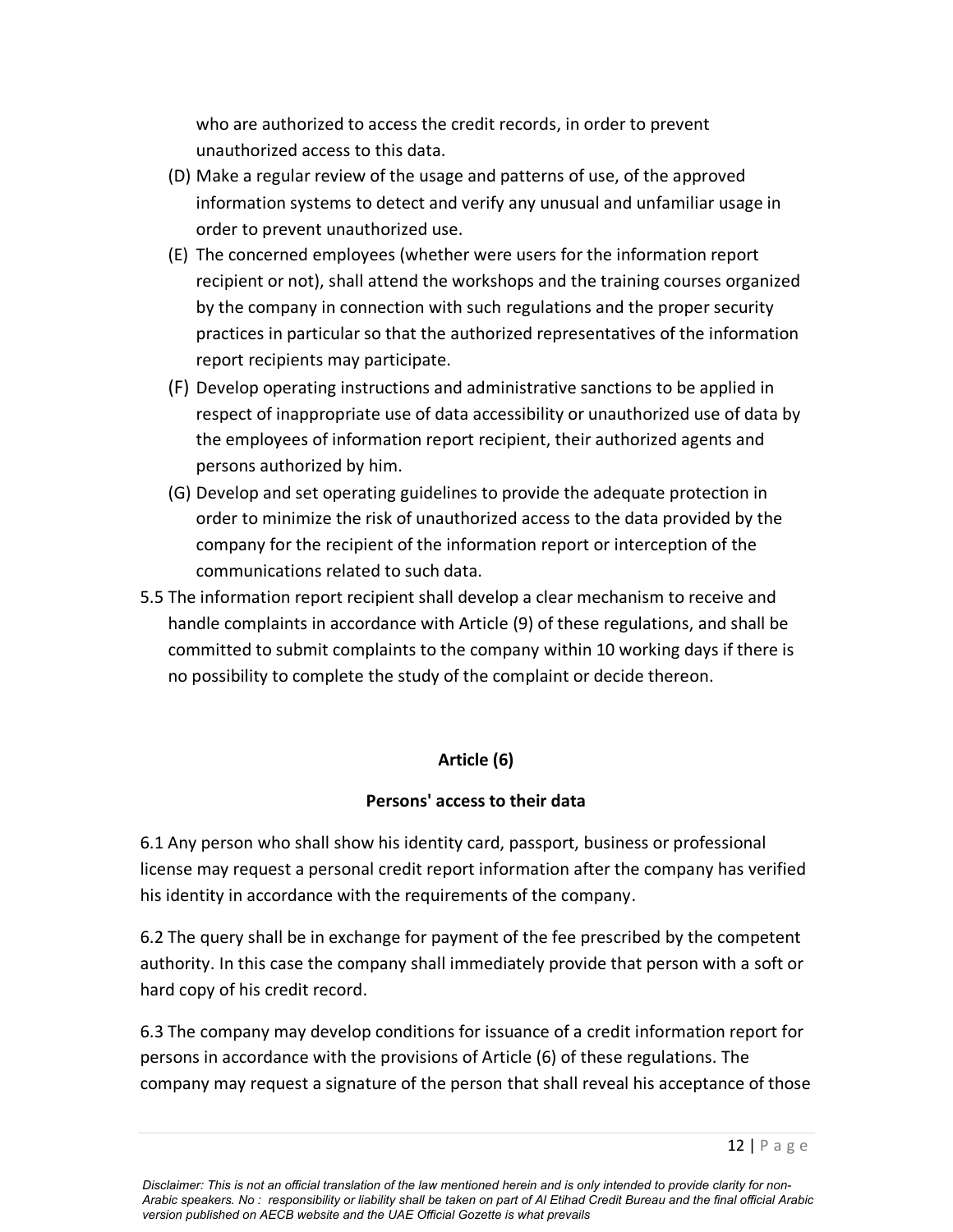conditions, provided that these conditions shall not contradict with the banking systems and regulations issued by the Central Bank.

6.4 The company shall, upon request of the person, provide the necessary assistance in order to explain the contents of his credit record or his credit information report.

# **Article (7)**

#### **Objectionable data auditing**

7.1 The person with respect to himself and recipient of the credit information report regarding any of his customers may submit a written notice to the company which states his objection to the completeness or validity of any item of the data contained in his credit record or in the credit information report in detail and attaching the relevant documents and the supported reasons. Upon receiving the notification (hereinafter referred to as "objectionable information notice") the company shall audit the information that has been objected based on the attached evidences through consultation with the information provider and other sources that provided such information.

7.2 The objectionable information shall remain as a part of the credit record of the relevant person or customer until the auditing procedures are completed. The company shall decide whether such information shall be updated, corrected or verified. In all cases, all credit reports that issued with respect to that person or the customer during this period shall include a warning note stating that the data related to that person or customer is under auditing and objectionable and referring to the objectionable items subjected to auditing, unless the disciplinary committee indicates otherwise.

7.3 The company shall complete the auditing and verifying processes as soon as possible in order to ensure the completion and validity of the objectionable items.

7.4 If the company finds out that any of the data is incomplete or inaccurate after the completion of the auditing and verifying processes; the company shall work to correct and update these and shall notify the objection provider thereof in writing. But if the company finds that the audited data is complete and accurate; it shall prepare a report including the results of auditing, inquiry and all measures and procedures that have been taken. The objection provider shall be notified with a copy of such report.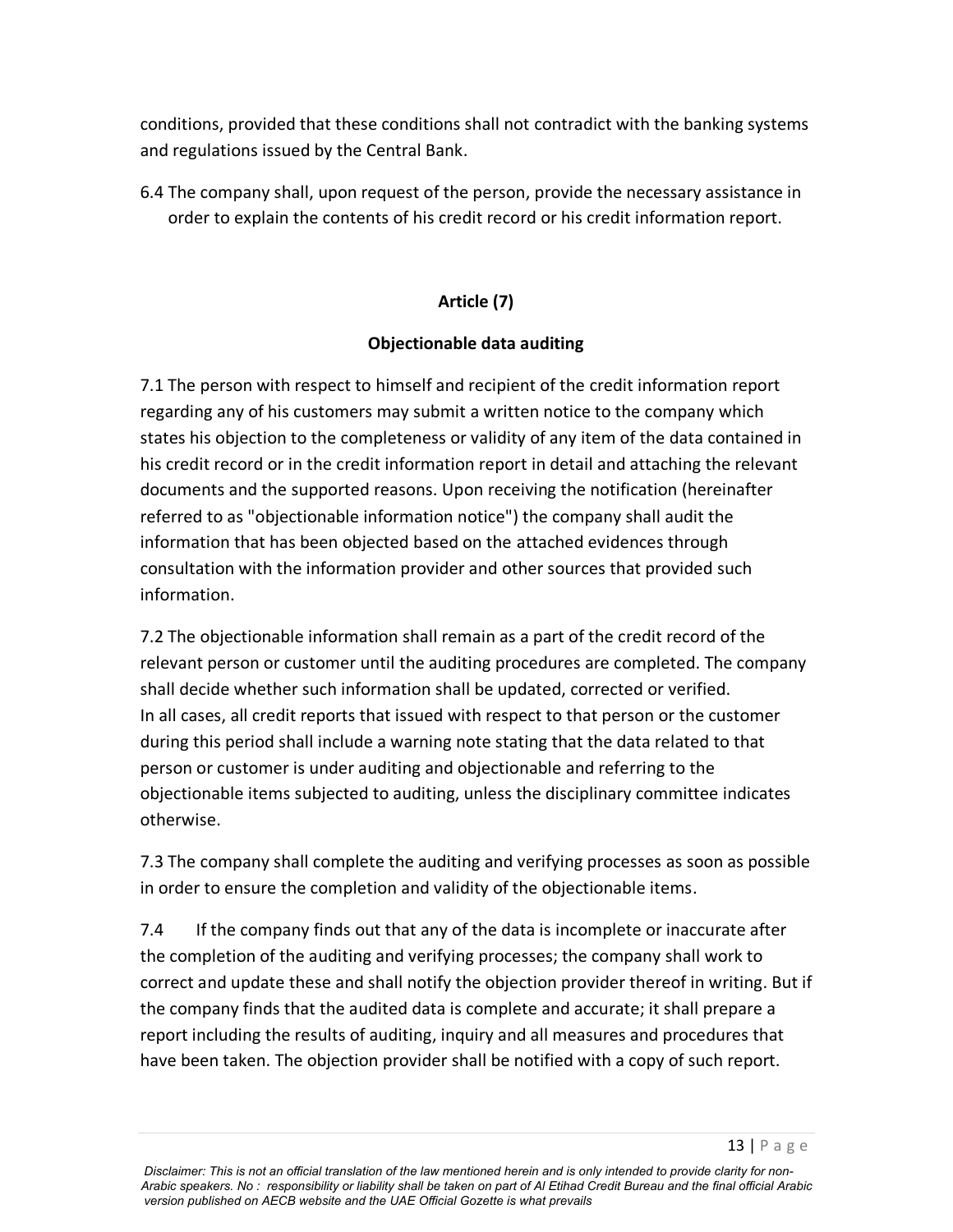7.5 If the company is not able to complete its auditing and investigations within twenty (20) working days from the date of receipt of the information objectionable notification or if the company has decided before this period that it is not able to decide on such objection, or if the person who submitted the objection has notified the company in writing within five (5) working days of receiving the report referred to in item (7.4) that he is not satisfied with the content of report; the company shall refer the objection immediately to the Disciplinary Committee which shall decide within one month from the date of referral and the decision of the Disciplinary Committee shall be definitive in this regard.

# **Article (8)**

#### **Data updating and amendment**

8.1 without prejudice to the obligations of the information provider under the two Items (3.2) and (3.3) and with adherence to the provisions of Item (3.4); the company shall make all reasonable efforts to ensure update of the credit information related to the customer within five working days from:

- (A) The date of receipt of a notification from the information provider that he ends up with his customer to a full settlement that would affect his delinquency record at the company.
- (B) The date when the company made sure of the inaccuracy of any data that would significantly affect the credit information report of that customer if that was a result of investigations and audits arising from "notification of objectionable information". In this case, the information provider shall correct the incomplete or inaccurate information within a period not exceeding three (3) working days from the issuance date of a notice of information invalidity through the electronic system of the company.
- (C) The date of issuance of a guidance from the disciplinary committee.
- (D) The date of issuance of a request from the Central Bank.

8.2 Without prejudice to the provisions of Item (8.1), the company shall correct the credit information related to any customer when it is informed that the credit information belonging to such customer was inaccurate, when it is received by the information provider. In this case the company shall:

(A) correct the provided data when such correction is required by the information provider who provided such data.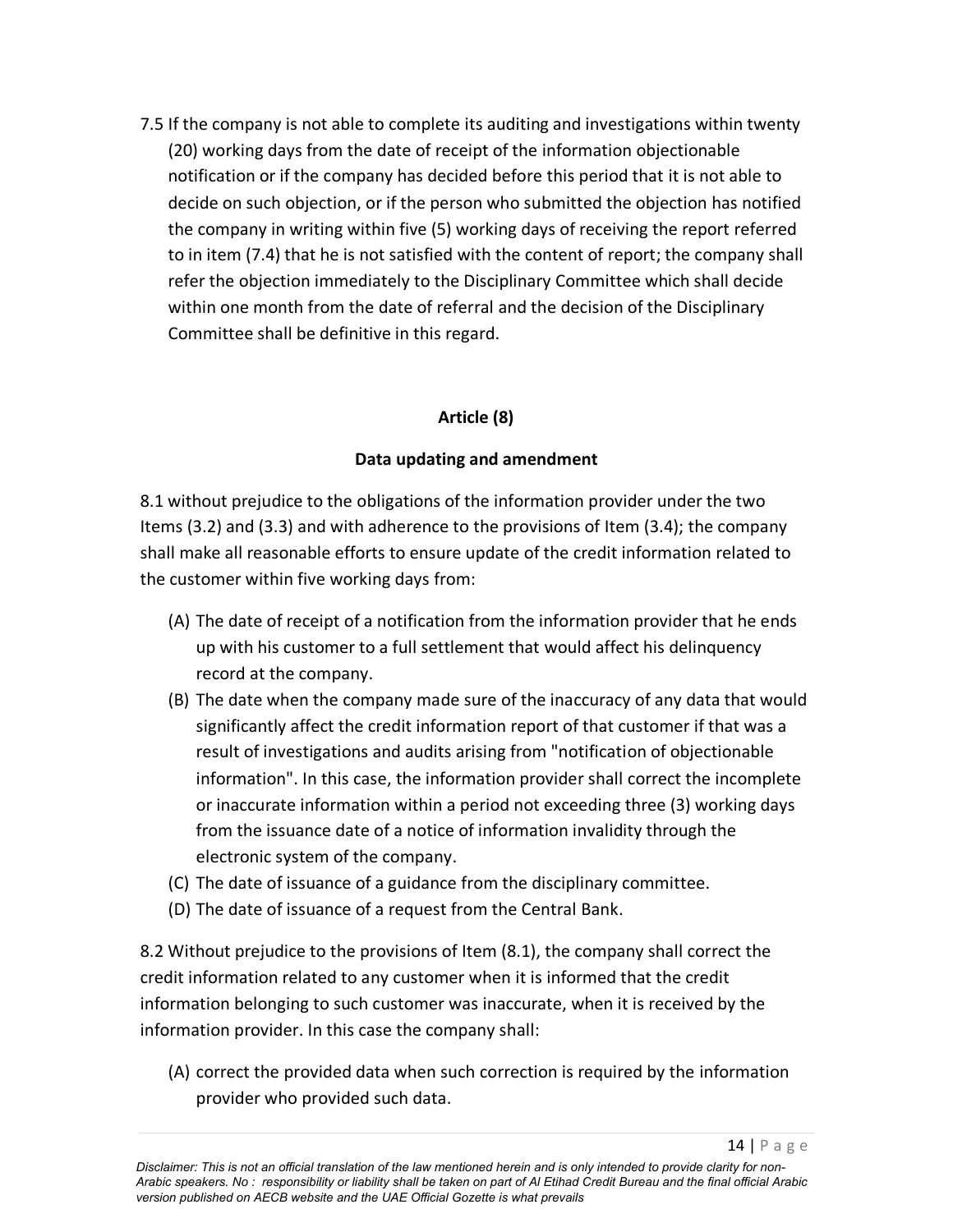(B) correct the data obtained by the company from any official records or publications in case of amending or correcting any of the data contained in these records or publications by the authority competent with conserving and managing those records or publications.

8.3 When the company corrects any data in accordance with the two Items (8.1) and (8.2) or under any other provision which permits the company by making such correction including the update of any delinquency record in accordance with Item (3.3), or when the company or the disciplinary committee decides that the relevant data were not accurate when the company had received in the first time. the company shall ,as soon as possible and within a period not exceeding five(5) working days from the date that the company or the disciplinary committee (as the case may be) has decided the inaccuracy of such data, issue a notification including the data that has been corrected (hereinafter referred to as "correction notice") to all recipients of the information report whose names appear in the previous query log that they have been provided with credit reports regarding the concerned customer in the period previous to the correction.

8.4 When the company is correcting any credit information in accordance with the two Items (8.1) and (8.2) or under any other provision the company shall prepare a report showing the circumstances that led to such correction and the reasons for the resulting inaccuracies. If the company was not aware of those circumstances, including a copy of the issued correction notice and all measures and actions that have been taken. Such report shall be inserted into the intended credit record.

# **Article (9)**

# **Complaints concerning the breach of these regulations**

9.1 If the complainant believes that a breach has happened under these regulations, he can submit a written complaint, to the company, supported by documents, evidence and/ or the reasons that determine the nature of that breach (hereinafter referred to as the "complaint") in order to be audited and refer it to the disciplinary committee, if necessary, under these regulations.

9.2 The company and any information provider shall directly handle any complaint received by them according to the procedures described in Items (9.3), (9.4), (9.5) and (9.6) including the cases that may require a referral to the disciplinary committee in accordance with the provisions of Article (10).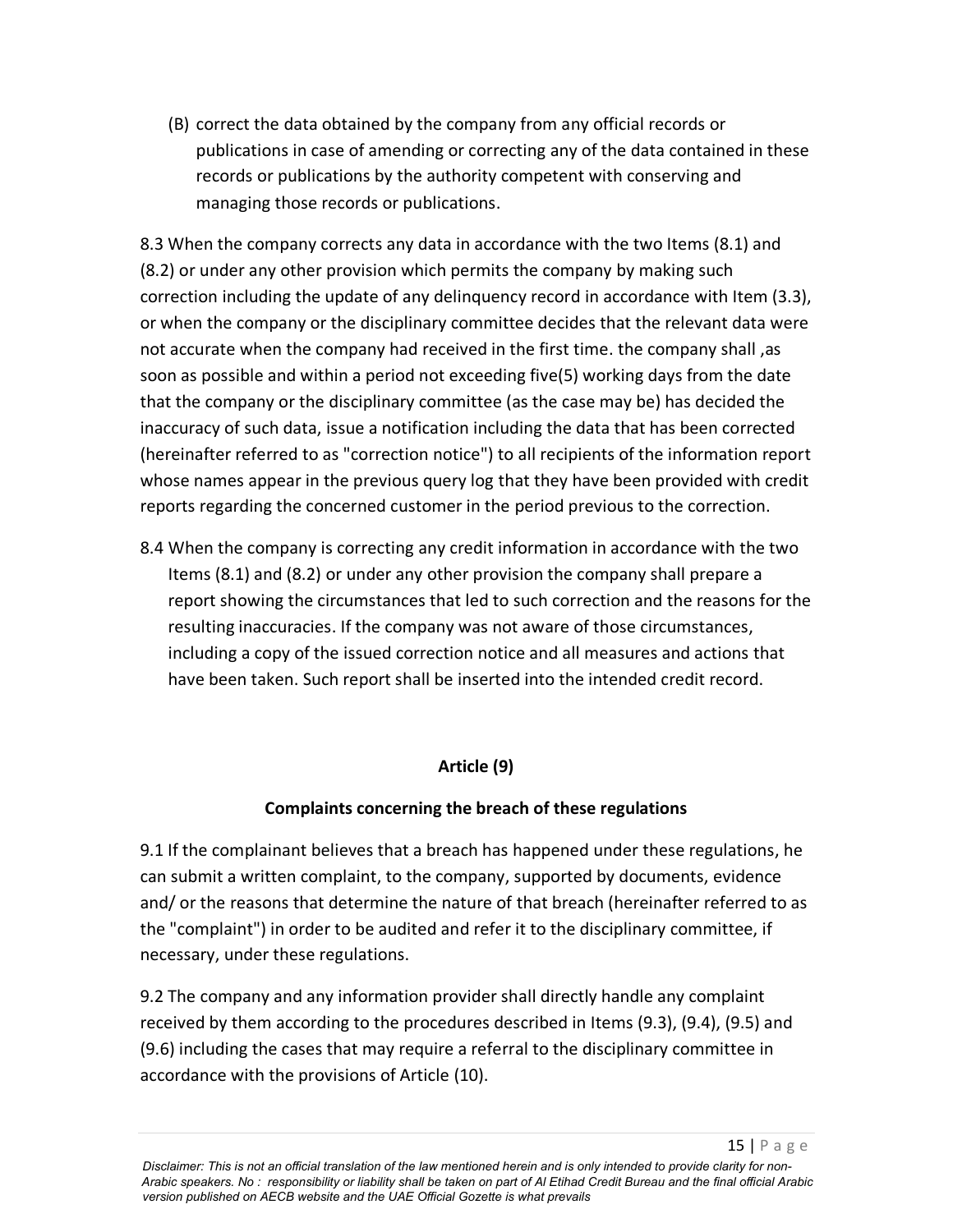9.3 Upon receiving any complaint, the company shall check it and consult with the information provider and any other concerned parties. Unless the complaint was related to the company, it shall be directly referred to the disciplinary committee for investigation.

- 9.4 Until a decision is made on the complaint; all the information raised in the complaint shall remain as a part of the credit record of the concerned customer until:
- (A) After the completion of the audit and search procedures and subject to the decision, the information raised in the complaint may be corrected, updated or re-confirmed.
- (B) The disciplinary committee issues its directives otherwise, provided that all credit reports issued in connection with that customer during that period shall contain a warning note that the data related to that customer are under auditing and a matter of a complaint from him, with the necessity of identifying the information raised in the complaint which is under auditing.

9.5 The company shall complete its investigation and study of the complaint as soon as possible and take all measures that are deemed appropriate. The company shall include, as it deems necessary, the data correction, issuance of the required correction note as if it is issued under Article (8) and preparation of its report including the results of the investigation and all taken measures regarding the complaint. This report shall be inserted within the concerned customer's credit record.

9.6 Without prejudice to the provisions of Item (9.5), the company shall do the following:

- (A) Without prejudice to the provisions of sections  $(9.6)$  (C)) and  $(9.6)$  (D)), the company shall make sure that its report about the complaint has been inserted within company's operations record within two business days from the date of receipt of the complaint.
- (B) If the company was unable to complete the study of complaint within ten (10) working days from the date of receipt of the complaint, the company shall inform the complainant that it may need more time to complete the study of the complaint. The company shall decide on the complaint within a maximum period of twenty (20) working days from the date of receipt of the complaint.
- (C) If there is no possibility to complete the study of the complaint within a period of twenty (20) working days from the date of receipt of the complaint or if the company decided later that it is not able to decide on that complaint, the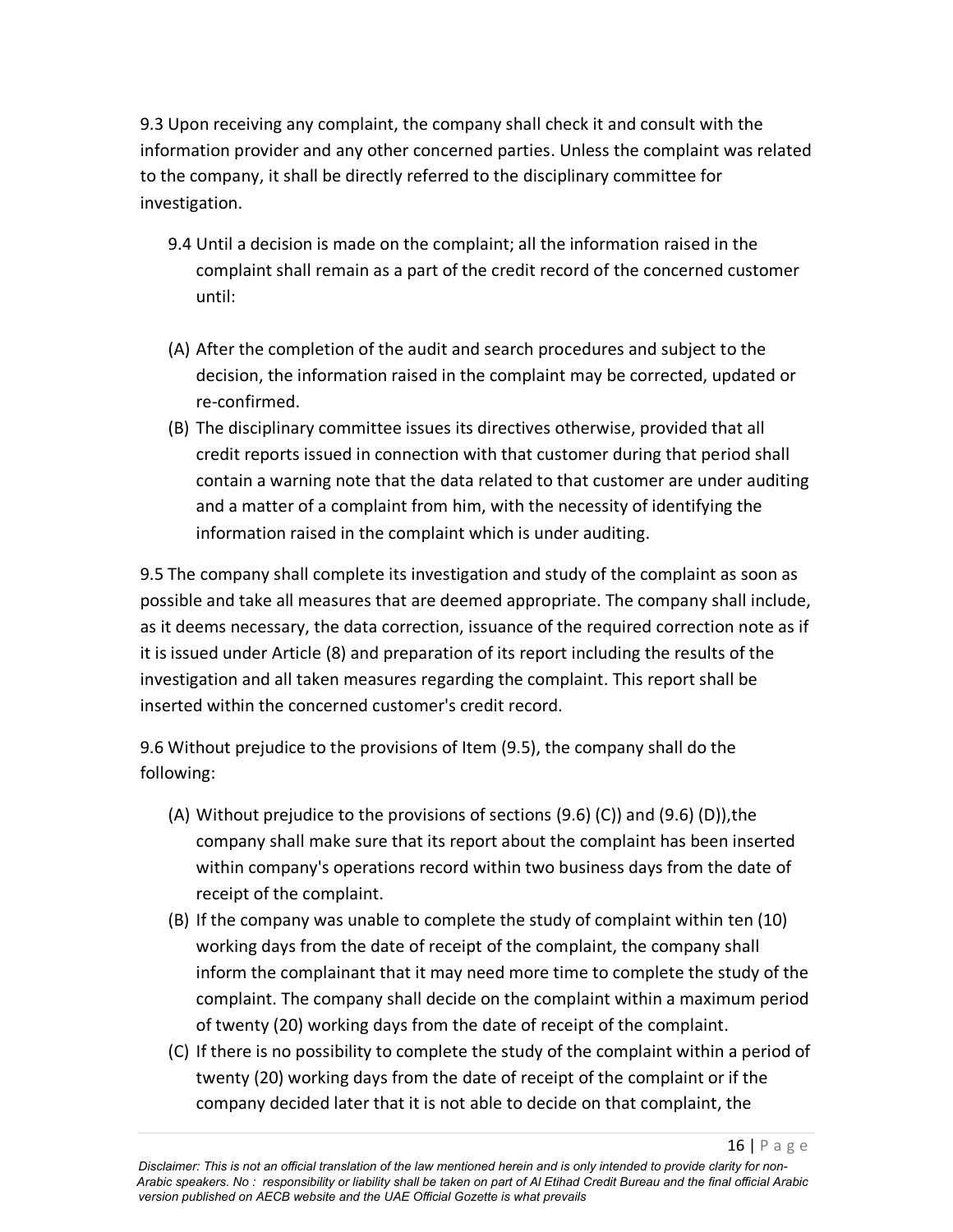company shall refer the complaint immediately to the disciplinary committee in accordance with the provisions of Article (10).

(D) The company shall prepare a report about any complaint withdrawn by its provider, including the reasons for withdrawal, if any, as well as all the measures taken by the company therefore. then the company shall insert the content of that report within the credit record of the concerned customer within five (5) working days from the date of withdrawal of the complaint.

9.7 The Company, information provider and information report recipient shall make all reasonable and possible efforts to study and examine the complaint submitted under the provisions of Article (9), with the commitment and compliance within the terms and provisions of these regulations.

9.8 The company shall inform the complainant about the procedure taken about the complaint and he shall be informed about the results of the audit..

#### **Article (10)**

#### **Disciplinary Committee**

10.1 The company shall form a disciplinary committee to supervise the application of these regulations and to ensure the integrity of the company's operations. This committee shall act in accordance with the provisions set forth in this Article and shall work independently and submit its reports and the results of its works directly to the Chairman of the Board of Directors.

10.2 The disciplinary committee shall seek to resolve and settle all disputes and complaints in a friendly way, and may urge the concerned parties, including the complainant, company, information provider and information report recipient in order to negotiate to settle the dispute.

10.3 Without prejudice to the generality of the provisions of Item (10.1) of this article, the disciplinary committee shall do the following:

- (A) Audit the alleged or potential breach of these regulations, either by its own initiative or when investigating the company's operations record or receiving an objectionable information notice from the company in accordance with the provisions of Article (7) of these regulations or receiving a complaint in accordance with the provisions of article (9) of these regulations.
- (B) Make a request to take the necessary action when discovering a breach of these regulations and/ or any justifications to correct the data, whether the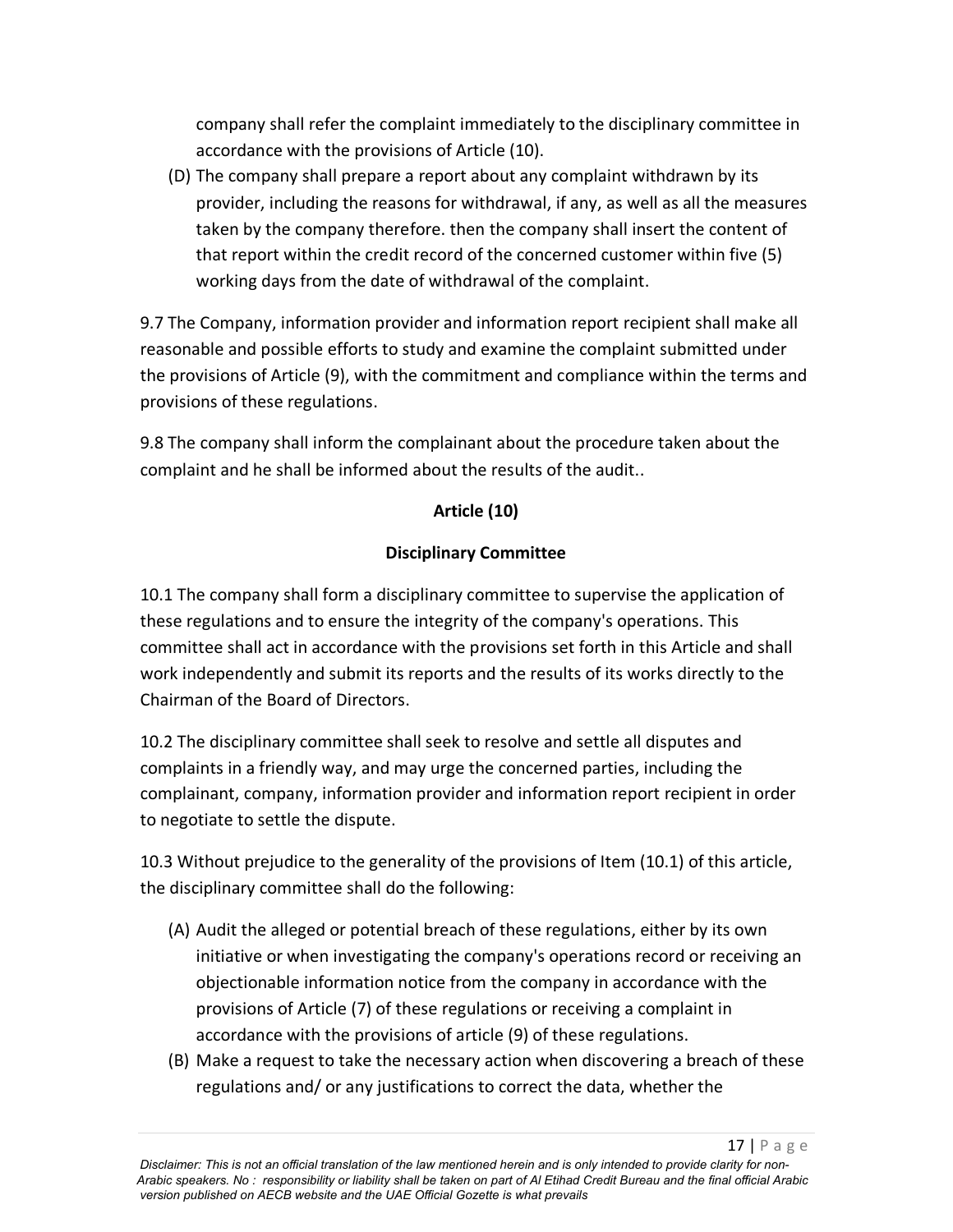information objectionable notice or complaint have been withdrawn or not. The corrective action may include the following:

- 1- Correcting the data and issuance of the required correction notice, as if it is issued in accordance with the provisions of Article (8) or Article (9) of these regulations.
- 2- If the company is found to violate these regulations, the necessary corrective action shall be taken in accordance with the instructions of the disciplinary committee, including the proposal of making amendments to these regulations after obtaining the approval of the Central Bank.
- 3- If one of the information providers or recipients of the information report are found to commit a breach of these regulations, the necessary corrective action shall be taken in accordance with the instructions of the disciplinary committee, in addition to impose any applicable fees or penalties, including restricting, suspending or terminating the business or stop providing the service for the violator information provider or the recipient of the information report.

# **Article (11)**

# **Control and supervision of the Central Bank**

11.1 The Central Bank may provide the company with instructions, directions or recommendations as it deems appropriate in order to ensure the proper performance of the company for the tasks entrusted to it, as well as the compliance with these regulations under the Law. The Central Bank may also take the necessary procedures and measures and to use the means that would properly secure the operations of the company.

11.2 The Central Bank may delegate at any time one inspector or more from its employees as it deems necessary to ensure the proper performance of the company for the tasks entrusted to it, as well as the compliance with these regulations.

11.3 The Central Bank may appoint an independent office to make any audits. the expenses and costs of the audit shall be at the expense of the company.

11.4 The company shall provide the Inspector referred to in Item (11.2) mentioned above with all instruments and documents in its different forms, as well as provide him with the information he may request at the specified times.

11.5 the Inspector shall submit a report of the result of the inspection to the Central Bank and shall send a copy of the report summary to the Board of Directors.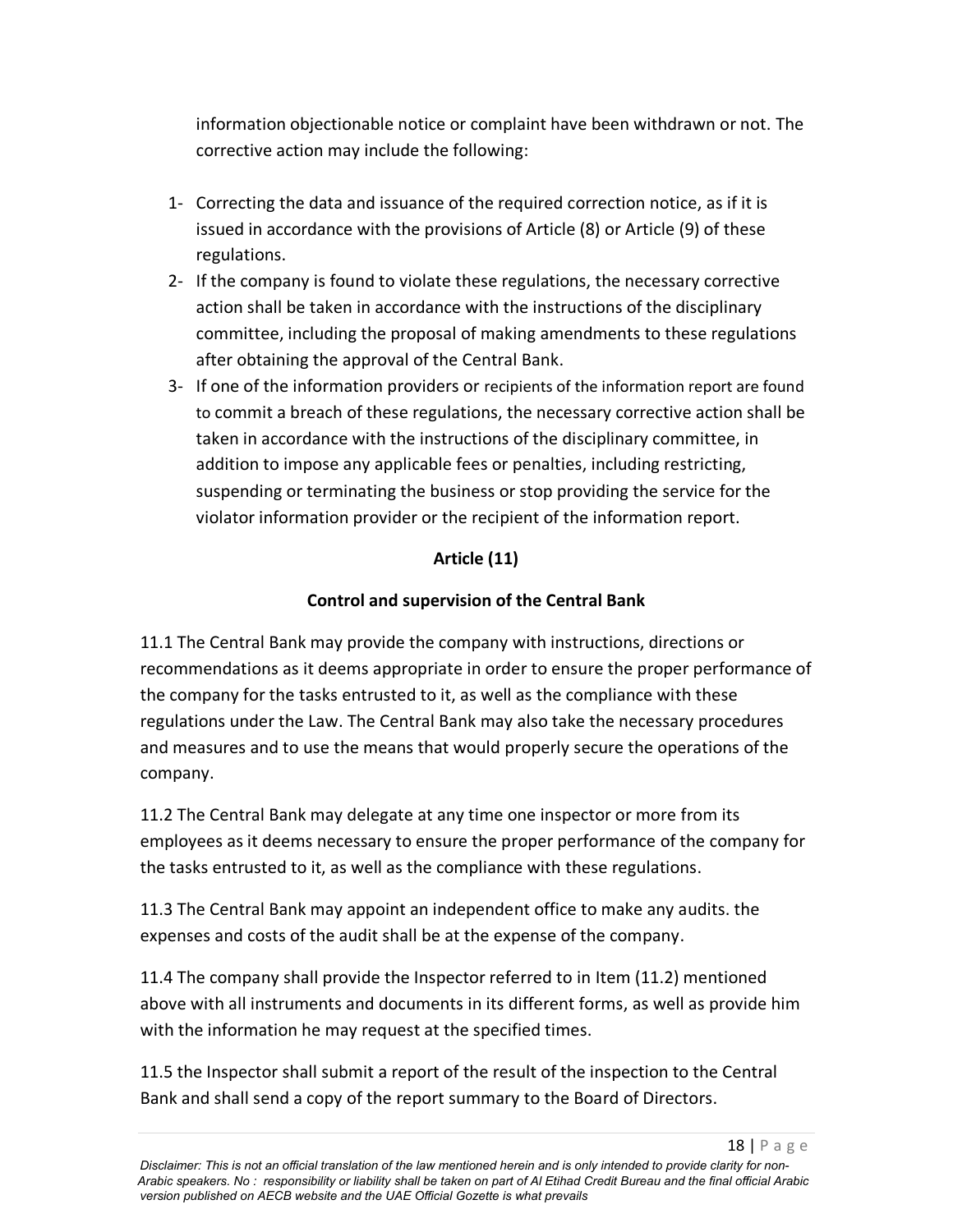11.6 If the Central Bank found after the inspection that the company's business is improper or illegal, the Central Bank may have the right to ask the company to take the steps that enable the later to correct this illegal and improper situation.

# **Article (12)**

# **Other provisions**

12.1 The company shall establish an office to provide the support and equip it with qualified and trained persons during the working days in order to respond to the inquiries and provide the feedback, data and complete the complaints procedures.

12.2 Each information provider and information report recipient shall appoint one or more representatives to deal with the company in respect to inquiries, complaints and observations, in order to facilitate the decision on the complaints in a fair, fast and effective way. Each information provider and recipient of information report shall also appoint a representative responsible for information technology in order to deal with inquiries, observations or complaints related to the incoming data and/ or the problems related to the infrastructure of the information technology.

12.3 The company shall provide sufficient facilities in order to communicate with people, send notes and receive feedbacks and queries from them.

12.4 These regulations shall include the rules of conduct as defined in Article (1) of the Law

12.5 The Information provided to the company and the information issued thereby shall include the data of the customers in relation to their accounts, which are considered confidential by its nature and must be handled so. This information shall be subject to the banking systems and the regulations issued by the Central Bank.

12.6 The company, the information provider and recipient of the information report shall be committed to keep the confidentiality of any data form a part of the credit information except for the disclosures that shall be done or permitted in accordance with the provisions of the Law and other laws applicable in the state and according to regulations of the Central Bank.

12.7 The company, information provider and recipient of the information report shall take into account the privacy rights of the customers and protect them from any unauthorized use during the preparation, use or update of the credit information report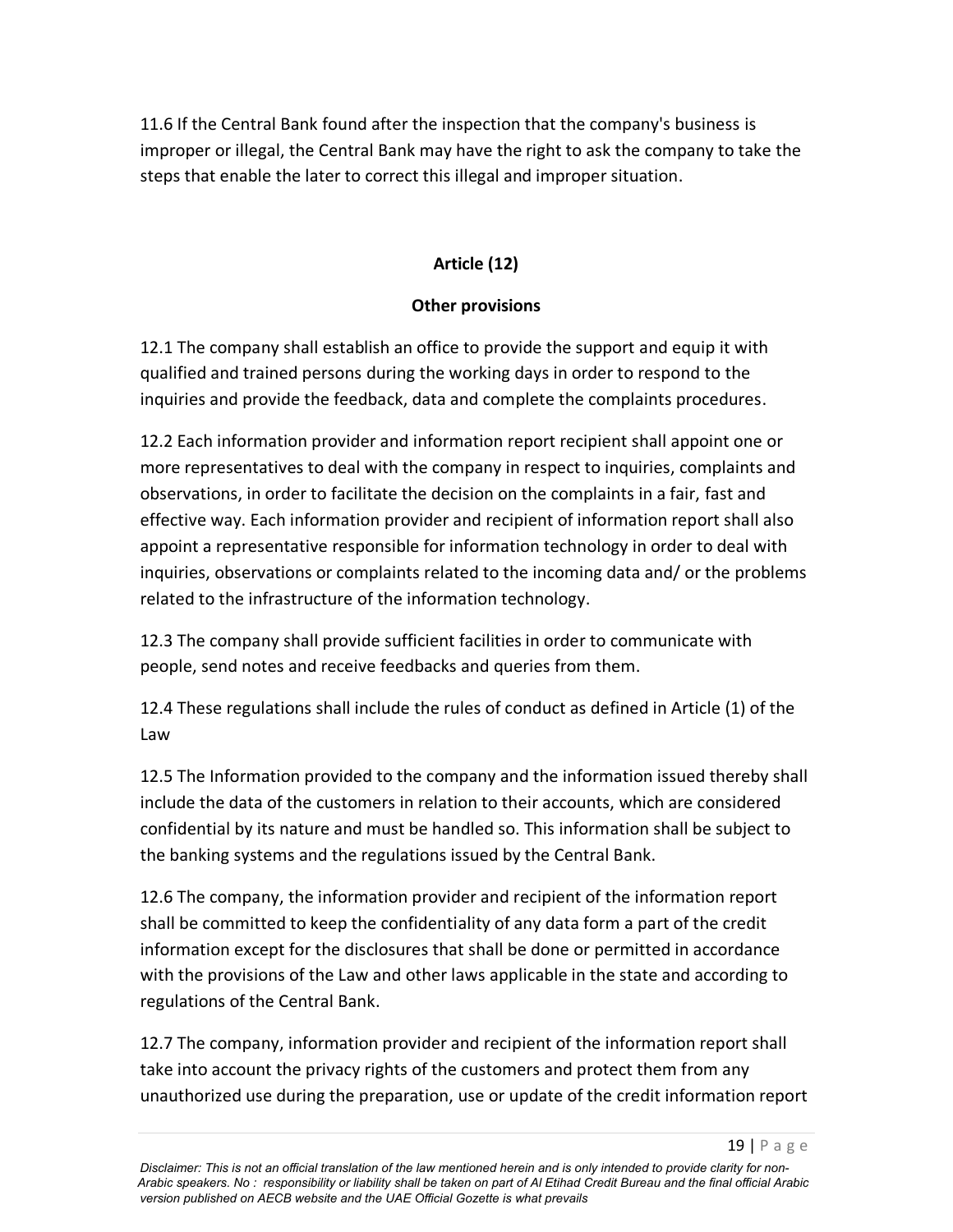for any one of the customers, as well as taking into account the transparency and equality rules between the customers in any matter concerned with the issuance, preparation, update or the use of credit information report.

12.8 The company, the information provider and the information report recipient shall carry out their business in accordance with the provisions contained in these regulations.

12.9 These regulations shall be published in the Official Gazette and shall be in force from the date of publication. The company shall amend their position according to the provisions of these regulations within 3 months from the effective date.

#### **Khalifa Mohamed Al Canadi:**

**Chairman of the Board of Directors of the Central Bank of the United Arab Emirates.**

**Issued in Abu Dhabi, on 08/07/2015**

#### **Appendix attached to business regulations of the company**

**(The content of credit information report)**

The Credit information report shall include data helps to strengthen the risk management and the completion of the assessment process faster and more objectively. The data included in the report shall be collected by the information providers, other sources and public records.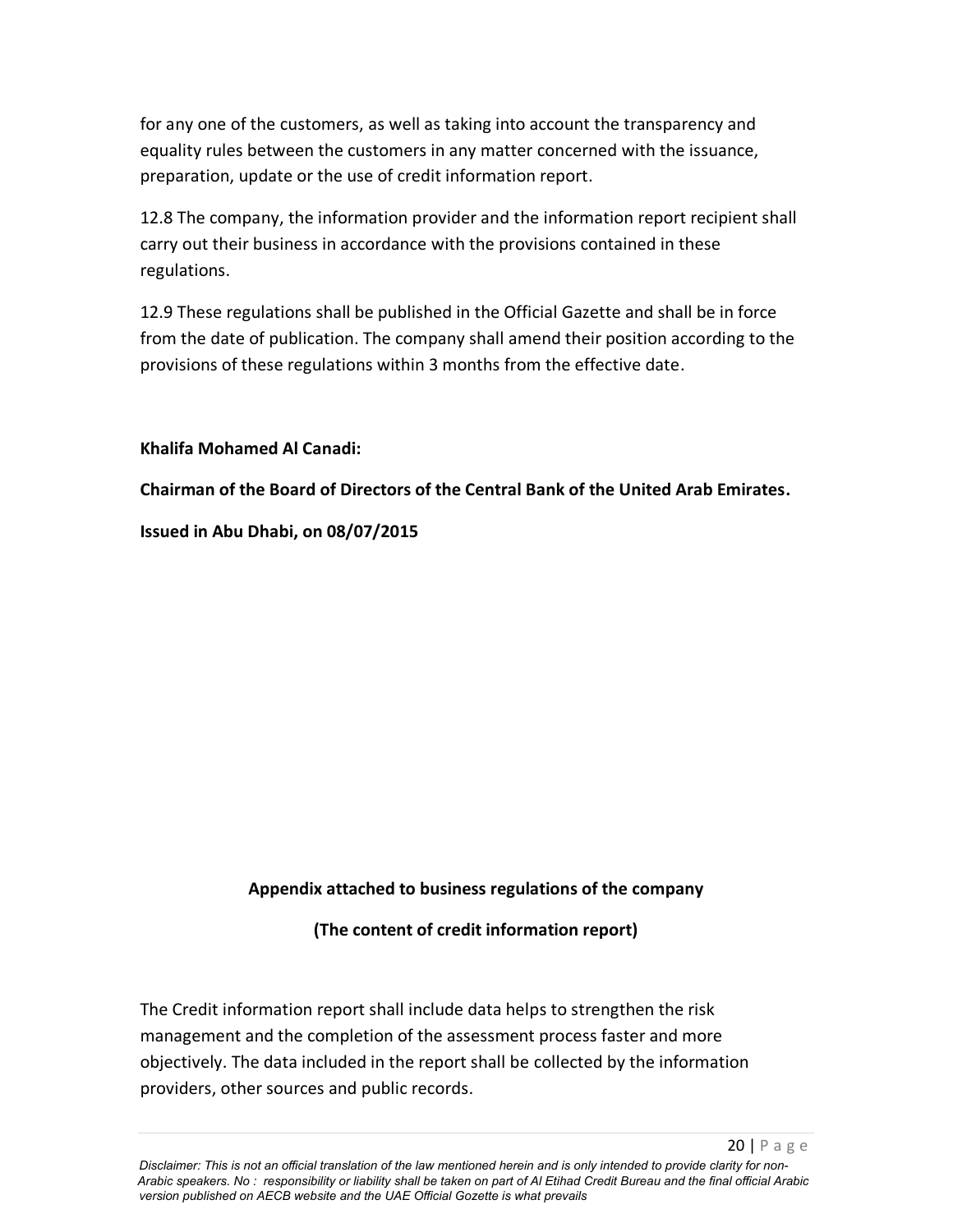The data contained in the credit information report shall include the following:

- 1. Basic personal data.
- 2. Query records which have been carried out concerning the customer, including the limits of the endowment and outstanding credit facilities for the customer during the period of the preceding five years.
- 3. Loans:
- The limits of the endowment and outstanding credit facilities for the customer.
- Amounts of endowment Loans.
- Amounts of the payments due each month.
- The amounts remaining from the endowment and outstanding loans.
- Amounts of unpaid premiums.
- The payment attitudes of the customer during the last 24 months, if any, that shall show the speed of customer to pay the premiums on time. This field includes a review of the repayment date for a maximum of five years.
- Repayment of premiums by customer on time.
- Income or salary of the customer, if any.
- 4. Delinquency records (in case of reporting thereon separately to the company) during the previous five years.
- 5. Bounced checks during the previous five years.

The basic personal data shall be inserted in order to verify the customer's identity to ensure the correct data entry about each person. The other relevant credit data mentioned in the credit information report shall be for the purpose of assessing the credit solvency of the customer.

#### **The information excluded from the credit information report:**

- Amount (amounts) deposited at the Bank.
- Value of mortgaged assets.
- The net value of the assets of the customer.
- Investments made by the bank or the relevant financial institution.